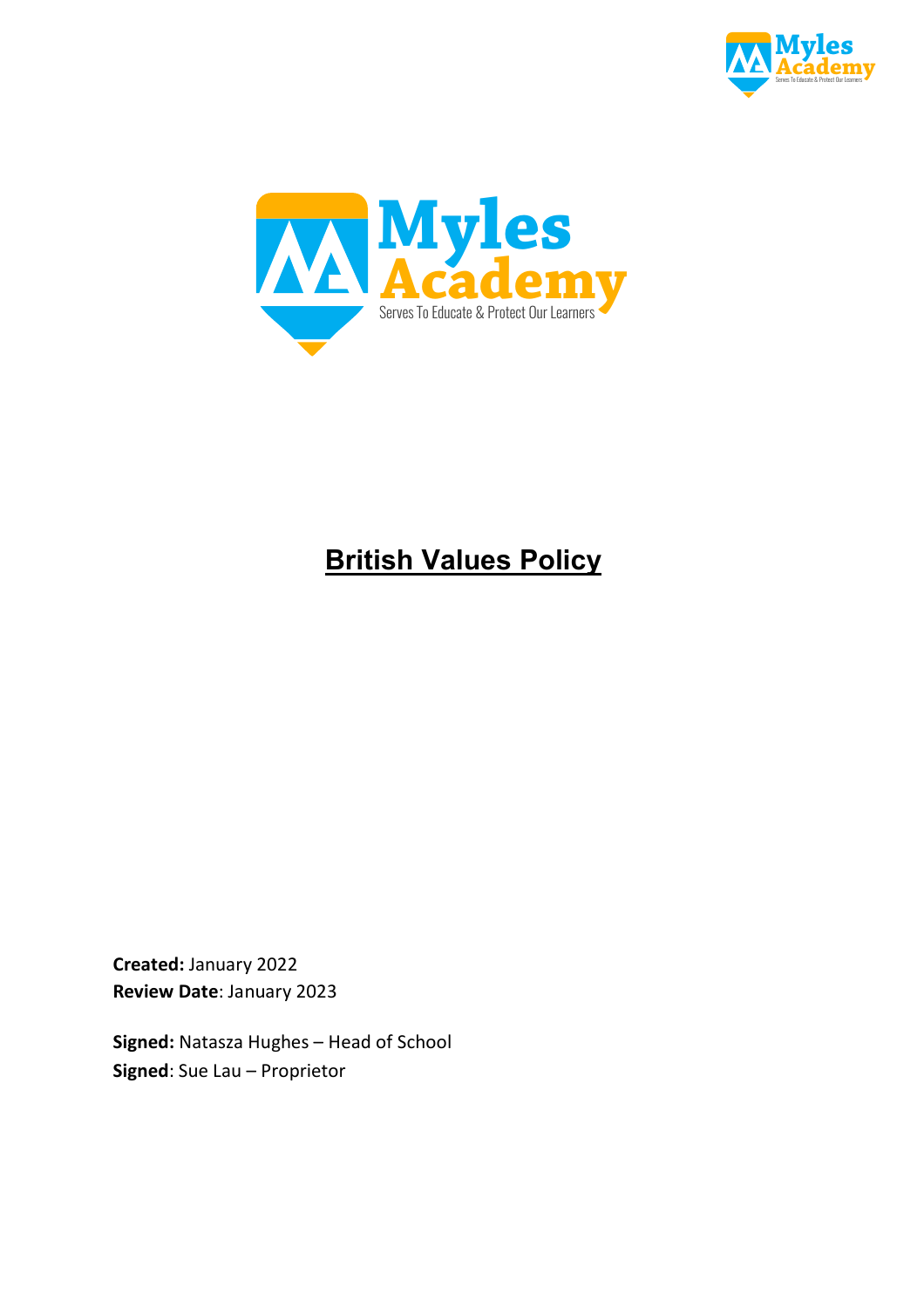

# **British values**

Myles Academy is committed to serving its community and surrounding areas. It recognizes the multi-cultural, multi-faith and ever-changing nature of the United Kingdom, and therefore those it serves. It also understands the vital role it has in ensuring that groups or individuals within the school are not subjected to intimidation or radicalization by those wishing to unduly, or illegally, influence them.

The school accepts admissions from all those entitled to an education under British law, including pupils of all faiths or none. It follows the policies outlined by the government regarding equal opportunities, which guarantee that there will be no discrimination against any individual or group, regardless of faith, ethnicity, gender, sexuality, political or financial status, or similar. It seeks to serve all.

The Government emphasizes that schools are required to ensure that key 'British Values' are taught in all UK schools. The DfE defines British Values as:

- $\triangleright$  Democracy
- $\triangleright$  The rule of law
- $\triangleright$  Individual liberty
- $\triangleright$  Mutual respect
- $\triangleright$  Tolerance of those of different faiths and beliefs

Should you feel that the school is not meeting this requirement, you should contact the school office and request to express your concerns with a member of the Senior Management Team. Likewise, if you feel that anyone working at the school is, intentionally or otherwise undermining these values, you should report this to the Senior Management Team or the proprietor.

The school does, though a wide range of activities, uphold these standards and uses a number of strategies when delivering the Curriculum and beyond to secure such outcomes for children. The list below outlines samples of when and where such British Values are shared and explored. The list is not exhaustive, and represents only some of what we do.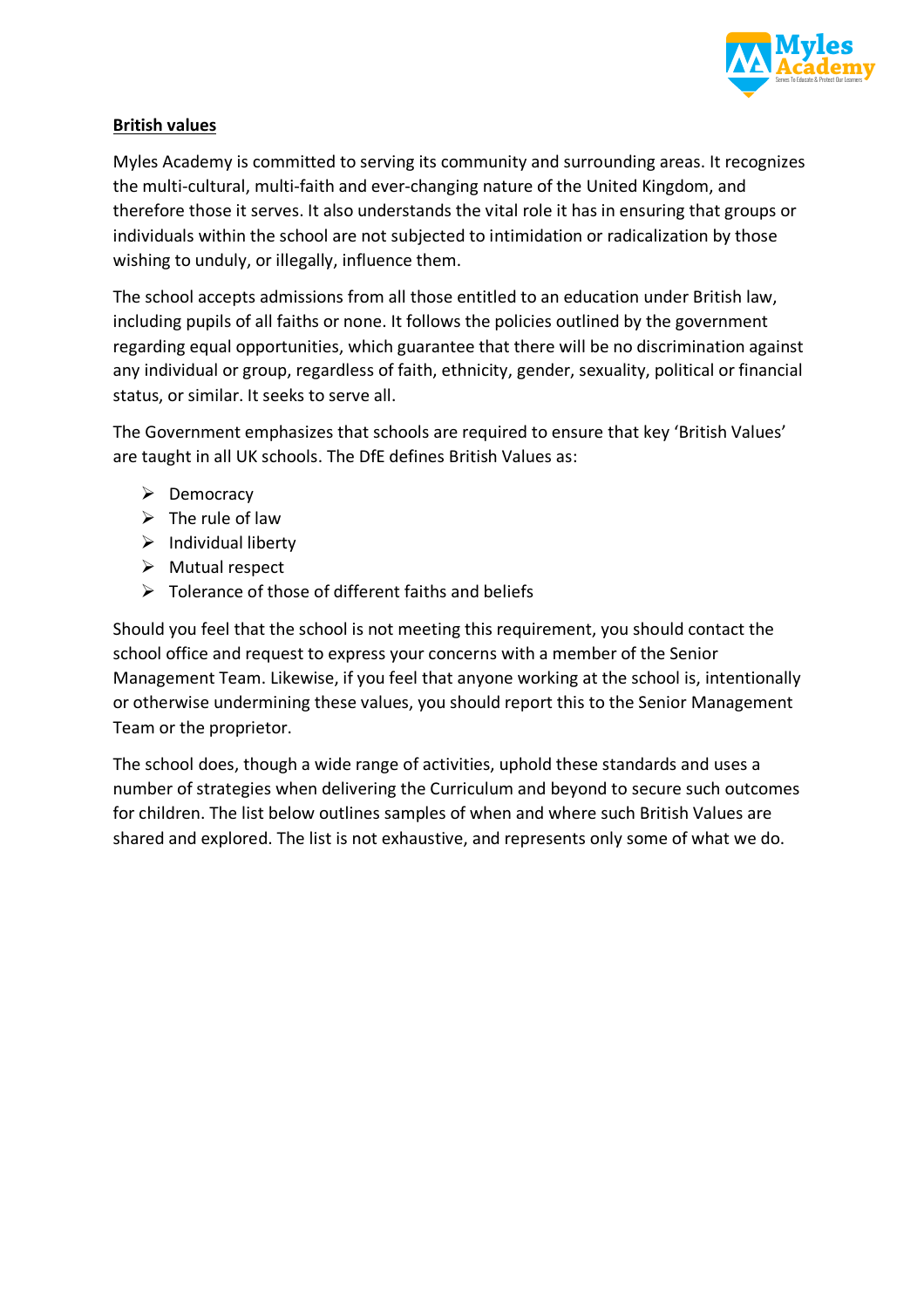

# **Objectives**

- 1. To ensure that all develop an understanding of the values which underpin life in Britain.
- 2. To teach pupils to have a mutual respect and tolerance for, and an understanding of the various faiths and beliefs represented in Britain today.
- 3. To ensure that all learn to uphold the rule of law and support freedom, justice and equality.
- 4. To help all understand and value the rich diversity that other citizens from different cultures, religions and backgrounds bring to our national society.
- 5. To value people's differences and respect them including those of different sexual orientation, those with SEND and those of different religious, racial or cultural backgrounds.
- 6. To develop pupils' awareness and tolerance of communities different to their own.
- 7. To value democracy and to stand up for right against wrong.
- 8. To care for the sick, the poor, the weak and the old and treat them as valued members of our society.
- 9. To ensure that learners become loyal and patriotic citizens of the United Kingdom.

# **Strategies**

- 1. The school will promote British values through its teaching, learning across the subjects of the curriculum to help all understand how the values have underpinned life in Britain throughout its history, geography, language, literature, sport and games, personal, health and social education and religions.
- 2. This school will teach children about the growth and development of our parliamentary democracy and its key institutions including the constitutional monarchy.
- 3. Learners will be taught about democracy and the duty of citizens to participate in and contribute to life in Britain.
- 4. We will develop the skills of participation and responsible action necessary for living together in harmony as citizens of United Kingdom.
- 5. Pupils will learn about the democratic structures of our national government and we will promote civic pride by helping them learn and understand about local government.
- 6. Across the curriculum we will teach the importance of duty, loyalty and patriotism.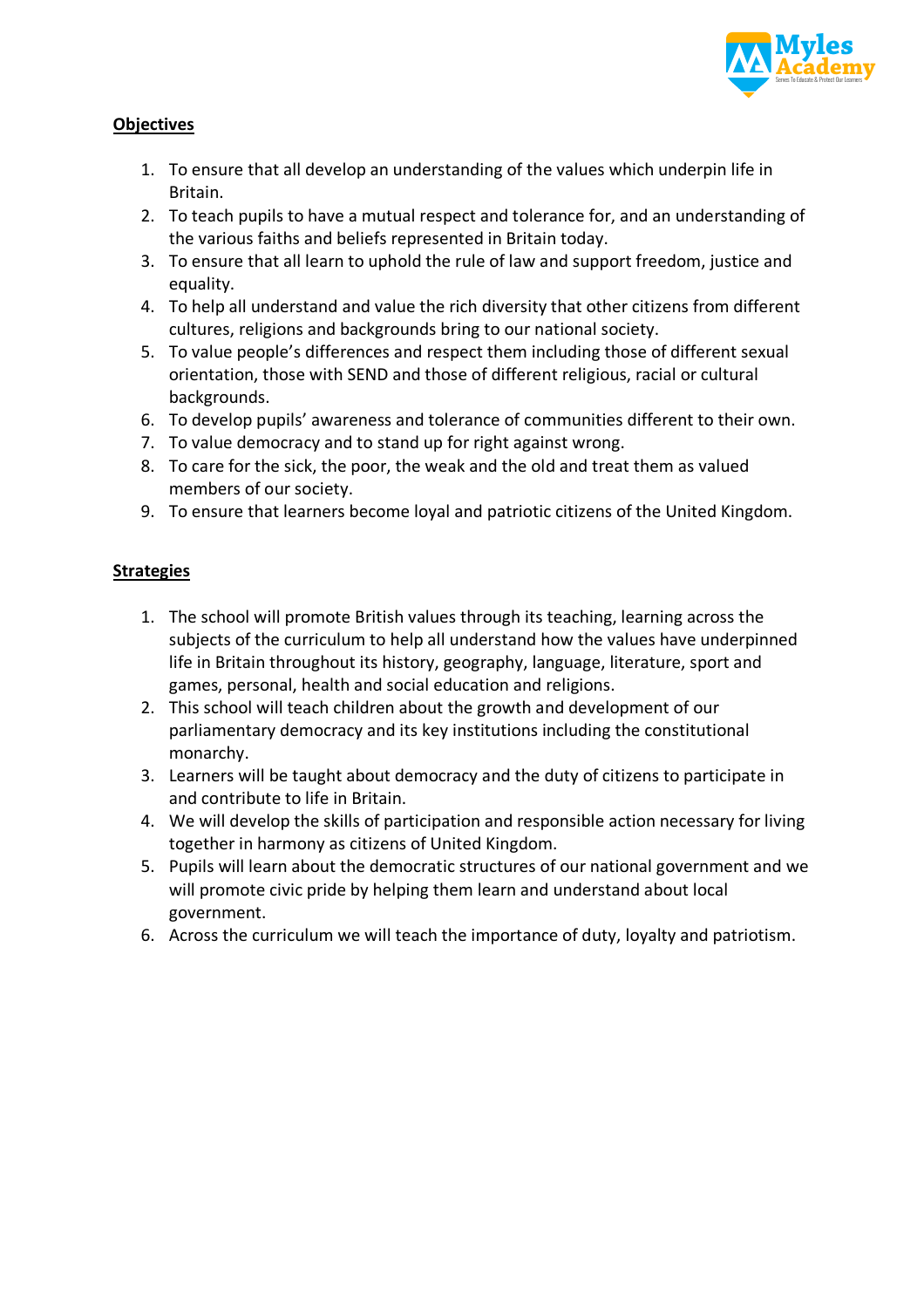

## **At Myles Academy, we actively promote British Values in the following ways:**

#### **Democracy**

- All learners are encouraged to debate topics of interest, express their views and make a meaningful contribution to the running of the school on matters that directly involve them. Learners also have the opportunity to have their voices heard through pupil questionnaires and pupil surveys.
- At all Key Stages, learners can choose their own uniform.
- Learners contribute in the construction of the timetable, both in terms of what they would like to study and also extra-curricular activities.
- Learners have input on the rewards system.
- Learners have had active involvement in the selection processes of new staff.

#### **Rule of Law**

- School rules and expectations are clear, fair and regularly promoted.
- Learners are always helped to distinguish right from wrong, in the classroom, during assemblies and in the local and wider community.
- Learners are encouraged to respect the law and the Myles Academy enjoys visits from and to authorities such as the Police, Fire Service, etc. to help reinforce this message.
- The Behaviour and Anti-Bullying policies set out a zero-tolerance baseline for any form of aggression, abuse or violence, which extends to learners, staff and parents and carers.
- Learners are part of the Anti-Bullying group.

#### **Individual Liberty**

- Within school, learners are actively encouraged, and given the freedom to make choices, knowing that they are in a safe and supportive environment. e.g. by signing up for adventurous activities, and extra-curricular sessions.
- Learners are supported to develop their self-knowledge, self-esteem and selfconfidence.
- Learners are encouraged to take responsibility for their behaviour and our intensive pastoral support reinforces the importance of making the right choices.
- Learners are encouraged to know, understand and exercise their rights and personal freedoms and are advised how to exercise these safely, for example through our e-safety teaching and PSHE and RSE lessons.
- Vulnerable pupils are protected and stereotypes challenged. A strong antibullying culture is embedded in the school and any form of bullying is challenged and addressed. The school also operates a robust system of logging incidents.
- We actively challenge any individual expressing opinions contrary to fundamental British Values, including extremist views.